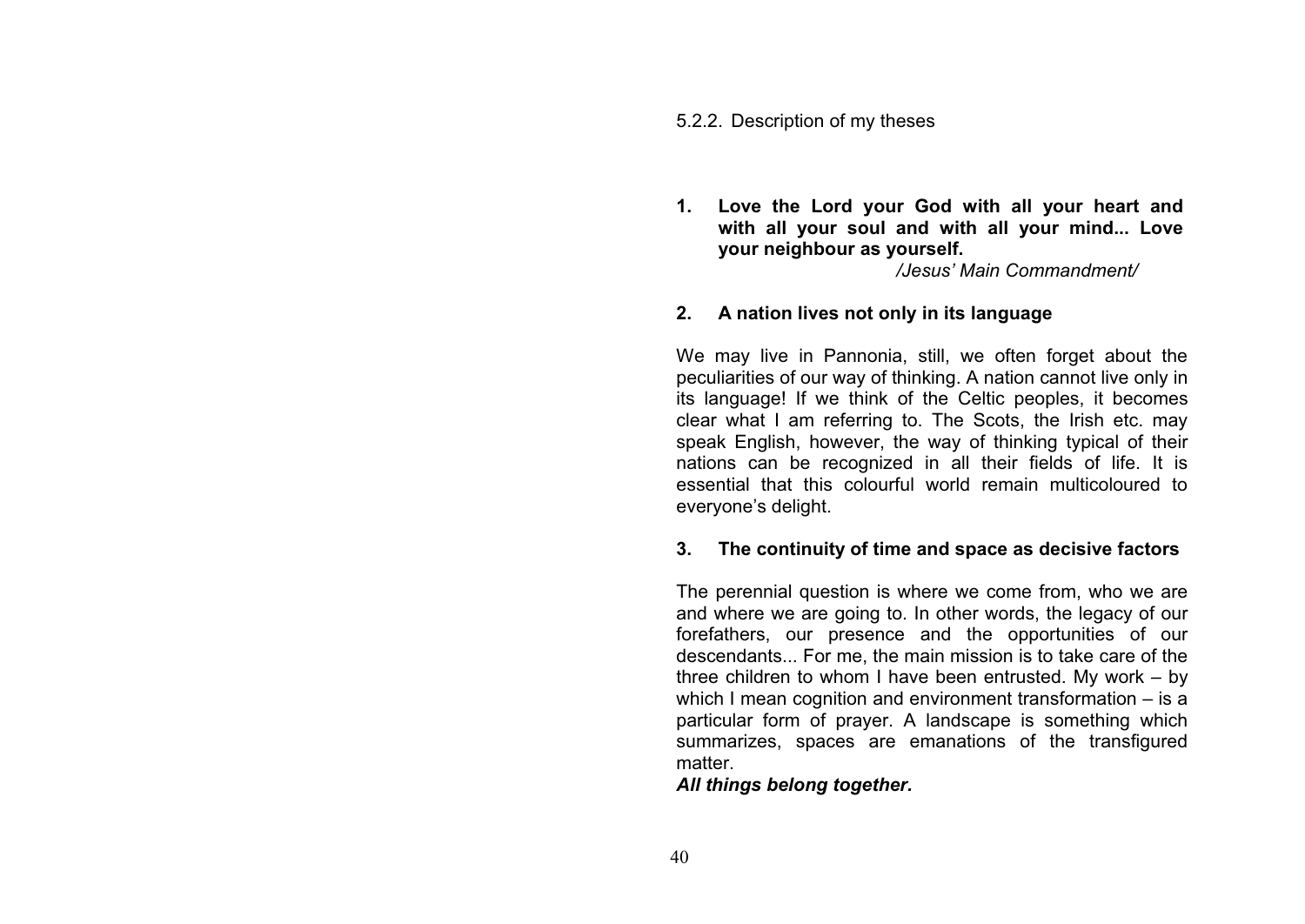## **4. Emptiness is the essence (Lao Tse)**

The essence of architecture is to create an empty space in the spirit of the above mentioned concept by defining the quality and character of the space accurately by means of the materials, structures and shapes selected. The spatial links thus created lead to the harmony of the natural spaces pointed out by the Father and the artificial spaces bordered by His sons (the architects).

#### **5. Is architecture engineering? No, it is not!**

Or more exactly said, architectural design has some important technical aspects as well, but these are eightrate aspects... Consequently, they ought to be handled according to their importance. **Structural aspects are important,** and should be solved**.**

However, the ever-increasing spans, heights and other aspects of man's struggling against gravitation are trying to meet the requirements of human megalomany and arrogant self-adulation rather than giving suitable answers to the nature's challenges. These are very often generated by capitalist thievery ignorant of both God and man, eager to make extra profit and acquire power. This is the cause of the current global destruction of the nature, despise of the local values considered provincial and ignorance of the essential considerations. An autonomous architect of responsible thinking is always motivated by a mission based on the trinity of faith-hope-love. An architectdesigner named engineer, a technical contribuent, who is depreciated into a technocrat is by definition expected to be in the service of any power to his/her best techical

knowledge. (And then, beyond the working hours can protest against his/her office hoping not to be recognized.) Another type of knowledge, or conscience is out of question, as it is not a technical cathegory. The tragedy of Titanic is the best example for this. Talking about ships, let me quote what writer, pilot and qualified architect Saint-Exupery wrote while struggling with mathematics as well as his constant shortage of money, 'The task of the architect is to awaken in people the desire for the sea.' By giving things exact names and providing accurate definitions we shall influence professional education to the benefit of the large public as well. István Janáky was the one to call attention on this fact. So, let us not forget that 'in the transit area between the powerful and the professional there is still the common people...' This is the greatest challenge of our profession!

## **6. In shaping the environment an authentic choice of materials is indispensable for matching minimum energy with maximum spiritual transfiguration.**

The choice of materials, structure selection and space management of a dedicated architect are all energy-saving. This, however, does not mean giving up or curtailing the initial scopes, but giving authentic answers by fewer tools, but bigger empathy and knowledge. Creating what P. T. de Chardin called "noosphere", the spiritual cover surrounding the whole earth – this is one indicators of our global aspirations. In other words, we should act in the spirit of a divine heart beating in the centre of the world in the core of the matter, which for me means that matter is always locally set and personal.